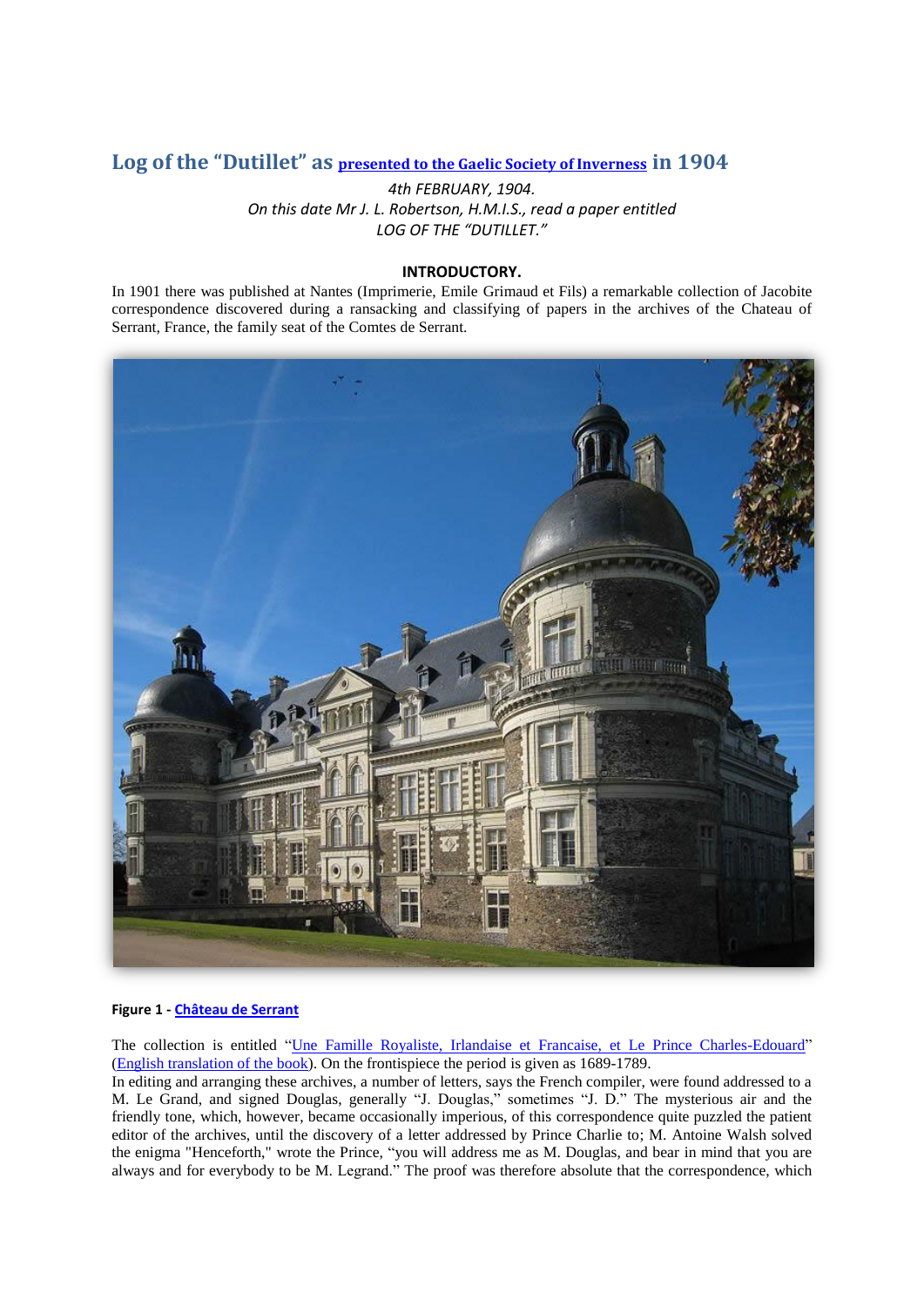began in 1745 under the fictitious names of "Douglas" and "Legrand," was a correspondence between Prince Charles Edward Stuart and M. Walsh.

Who was M. Walsh? Antoine Walsh was a wealthy merchant of Nantes, of Irish descent, and was born at St. Malo in 1703. His ancestors in Ireland were of some distinction. In the narrative of letters patent of French nobility granted to Walsh in 1755 by the French King, the family had apparently satisfied the King that they were of an ancient noble house, "laquelle remonte â leur dix-neuvième aieul, Phillipe Walsh, surnommé le Breton (en Irlandais, Brenagh),qui en 1174, tua de sa main 1'amiral de la flotte danoise qui avait envahi le pays"; and the family papers in the archives contain a duly authenticated nomination by Queen Elizabeth, dated 2<sup>nd</sup> January, 1580, of Walter Walsh of Mountayne as Vice-Lieutenant of the County of Kilkenny, and some formalities of heritable transference and succession occasioned direct reference later to James I.

Walsh was devotedly attached to the cause of the Pretender<sup>1</sup>, and had the highest credit at the French Court of Louis XV. The prestige of the French victory of [Fontenoy](http://books.google.com/books?id=YEVDAAAAIAAJ&pg=PA12&dq=Fontenoy+(1745)&as_brr=1&ei=IewPSp2UCo30MpKzxcoO) (1745), the support promised by Louis, and other circumstances combined to reanimate the hopes of the Old Pretender, and to induce the fateful resolve of his son, Prince Charles Edward, to attempt a descent on Britain in the cause of his father. It was certainly to the best interest of France that the Pretender's cause should succeed, and Louis XV, in order to give substantial aid to the hazardous venture, had ordered a number of warships to rendezvous at Dunkirk, and had ready eighteen battalions of infantry and two squadrons of cavalry as a landing corps for the coast of England. Maurepas, the Minister of Louis, was entrusted with these arrangements, and to Antoine Walsh was given the full direction and disposal of this French fleet. A memorandum of instructions to Walsh bears the Royal sign-manual of date16<sup>th</sup> November, 1745. But with all this ostensible sympathy on the part of the French Government, it must be borne in mind that the more fervent and importunate Jacobites in the inner circle of the Pretender became seriously disappointed with what they regarded as the dilatory and inconclusive aspect of these negotiations prior to the departure of Prince Charlie for Scotland. Chafing under the delays, and to start the enterprise, however, Walsh, along with the Prince and others, embarked in the armed brig, the "Dutillet," Friday,  $2<sup>nd</sup>$  July, 1745, for the memorable voyage to Scotland. The "Dutillet" was a mercantile brig owned by Walsh. She was specially rigged and armed for the expedition, and carried a large amount of military stores for the future service of the Prince. A Government frigate, the "Elisabeth," mounting 60 to 64 guns the accounts vary was to convoy the "Dutillet" from Belle-Isle-en-Mer to Scotland. The "Elisabeth" was nominally in the employ of Walter Rutledge, an Irish merchant of Dunkirk, to whom the French King had granted letters of marque for the ship as a privateer, on condition, as was not uncommon in those days, that Rutledge should bear the running expenses of the ship. She was heavily laden with all kinds of stores and munitions of war for the Prince, and also carried his main war chest. As the log of the "Dutillet" will show, Walsh returned in her via Holland to France, after safely landing the Prince at Lochnanuagh (Loch nan Uamh), and it is interesting here to quote a short valedictory letter from the Prince to Walsh, when the latter was just about to leave Lochnanuagh for France, and had presumably gone on board the "Dutillet":

### "Boradel 16 Aug. (O.S.) 1745.

**.** 

Chevalier Walsh, notwithstanding what I have said to you in words, I cannot let you go away without expressly stating in writing the satisfaction your kind services have given me. Of this I have begged the King my father to bestow on you the most signal proof, and I myself would do so now if I were able. All the same, you may be quite sure that if I ever come to the throne to which my birth summons me, you will have as good reason to be satisfied with me as I am now with you. More than this I cannot say. Your true friend,

#### CHARLES P."

On Walsh's return to France, the Old Pretender handsomely acknowledged Walsh's good services in "transporting our dearest son Charles Prince of Wales in to Scotland, through manifold risques and dangers," and grants (in blank) to Walsh, "upon the request of our said dearest son," three Irish "titles of honour and precedency" in a Royal letter dated 20<sup>th</sup> October, 1745, "to our Attorney or Solicitor general of our Kingdom of Ireland for the time being." Several letters of later years in the archives some from Cardinal Henry emphasise the cordial gratitude of the exiled and distressed Stuarts to their devoted adherent. Well, so far as the Stuarts were concerned, did the Walsh family justify their heraldic motto, "Semper Ubique Fideles." In1753 Antoine Walsh was ennobled by Louis XV., and in1755 the family estates on the lower Loire were consolidated by Royal letters-patent into the "Comte de Serrant." The Walshes were henceforth Comtes de Serrant. The present head of the family is the Duc de la Trémoille.

The above explains the title of this interesting compilation of family papers, among which was discovered, by the Duc de la Trémoille, the log of the "Dutillet," in the form of an autograph manuscript of 35 pages in  $4^{10}$ , somewhat yellow with age, and in places obliterated by, it is conjectured, the vinegar of the ship's lazaretto. The

<sup>&</sup>lt;sup>1</sup>A caveat must be entered here. "Pretender" is retained in this paper to represent the French "Pretendant." "Claimant" might be a more accurate translation, but it grates, and as for "Chevalier" a courtesy and frequently disregarded designation of lesser French nobility it won't suit. In the same entry in the log we find "S. A. R. Le Prince de Galles" and "Chevalier Scheriden."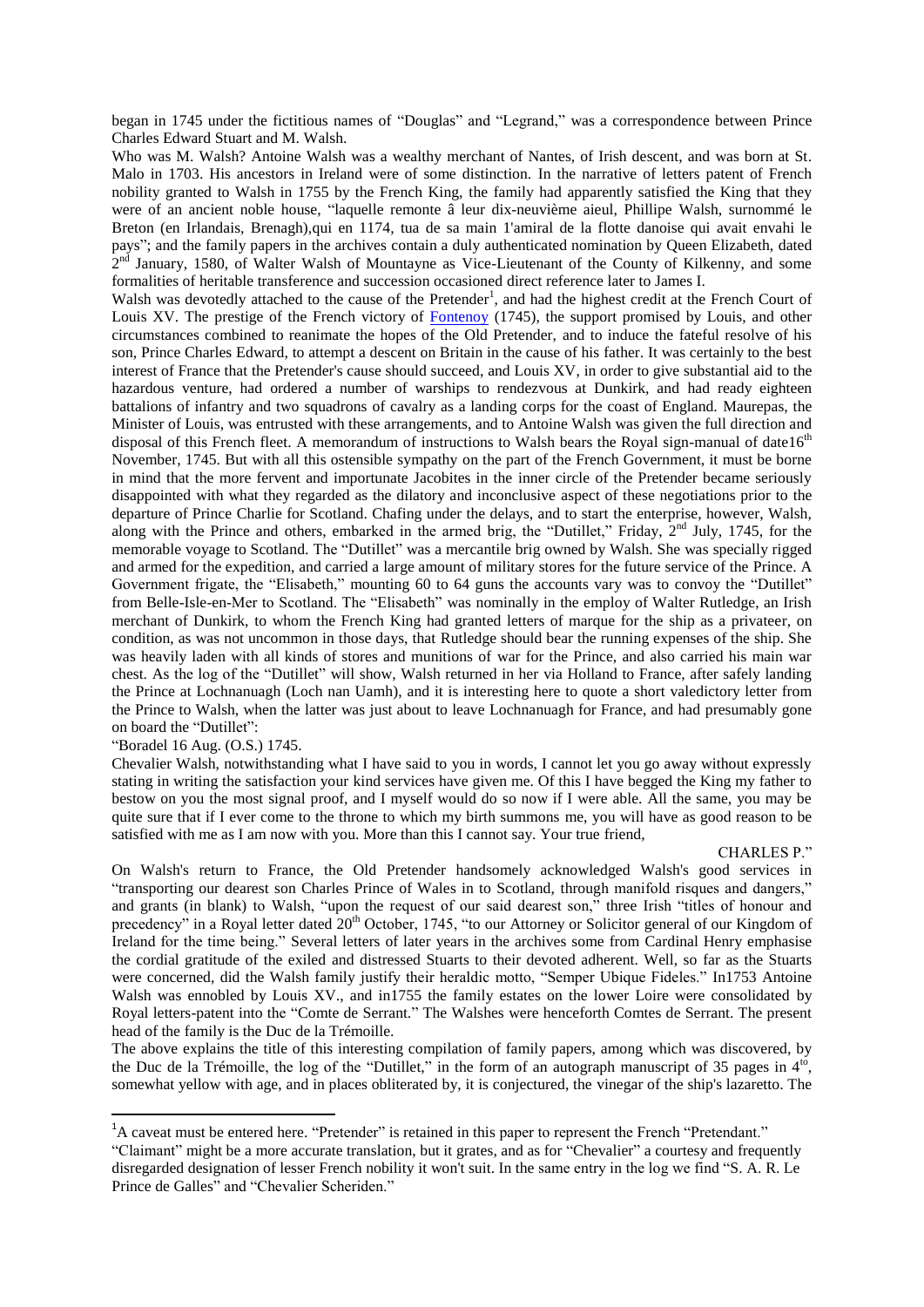book was still very scarce in 1902, and was lent me for the purpose of this translation by Mr R. L. Thomson, of Eigg and Strathaird, from his valuable Eigg library.

A word, in conclusion, as to the chronology of this compacted and eventful stage in the early days of the Adventure of '45. The accounts show considerable discrepancies as to dates within the very limited period. One instance may suffice here: the ["Lyon in Mourning,](http://books.google.com/books?id=pFENAAAAIAAJ&printsec=titlepage&source=gbs_summary_r&cad=0)" which follows the Old Style, or Julian Calendar, gives 22<sup>nd</sup> June as the date of embarkation of the Prince (at Nantes), and July 4<sup>th</sup> as the date on which the "Elisabeth" joined the "Dutillet" at Belle-Isle, while the journal of the latter, which follows the New Style, or Gregorian, throughout, gives Friday,  $2<sup>nd</sup>$  July, as the date of embarkation (at Bonne Anse), and the  $13<sup>th</sup>$  as the date on which the convoying frigate joined her. Here is a difference of one and two days respectively.

The most acceptable explanation seems to be that some of the leading narratives were given long after the events, and that the confusion and excitement of the stirring time were against accurate memory of details and the sequence of events, especially in the case of men who must so often have "bitterly thought of the morrow."

I am inclined to think that the log of the ship "Dutillet," now published in English for the first time by the Gaelic Society of Inverness, is of outstanding authority on the vexed question of dates, and especially sequence in the opening of Prince Charlie's venturesome enterprise, and we shall see later that the undoubtedly trustworthy topographical information furnished by the log in the Hebridean section of the outward voyage does not accord with that of the generally accepted itinerary.

### **LOG OF THE SHIP "DUTILLET." (Friday 2nd July – 16th Sept. 1745.)**

In the name of God and the most holy Trinity, Be this journal begun for my use, Durbé, commanding the frigate le Dutillet<sup>2</sup> of Nantes armed with 18 guns, 24 swivels, and carrying a crew of 67 men, for the purpose of a voyage to Scotland.

**FRIDAY 2 JULY 1745** at 5 a.m. I weighed from the anchorage of Mindin<sup>3</sup> in company with the Dryade, the<sup>4</sup> ....., the Fauvette, His Majesty's frigates, six transports of His Majesty & 84 barges convoyed by these three frigates for the coast of Brittany, the wind being steady from the East. I came to anchor in Bonne Anse to await there my passengers who arrived one after the other in small parties in boats. At seven o'clock in the evening I sent a boat ashore to take off three who had remained behind, these being H.R.H. the Prince of Wales<sup>5</sup>, the Chevalier Scheriden, M. Walsh. Also arrived in boats M. O'Kelly, chamberlain; M. Macdonald, colonel; M. ....., colonel; M. ....., Captain of the Guards; M. Touliann, Captain; M. Macdonald, banker in Paris<sup>6</sup>.

SATURDAY 3 JULY at 5 a.m. I ordered the anchor to be weighed, and set sail from Bonne Anse in order to get to the open; at six o'clock I was abreast of La Chapelle Saint Marie. At 10 a.m. sighted a fleet close by of 140 sail, convoyed by three of his Majesty's frigates, on the way from Nantes to the Brittany coast. The Pilier<sup>7</sup> bore by compass S.S.E., distant 4 leagues: at noon the wind veered to the west, and I was obliged to tack up to 5 a.m.

SUNDAY (4 JULY) when I let go anchor in the roadstead of Belle Isle. My bearings were, the fortress of Belle Isle W., the point of Taillefer N.W., the point of Locmaria S.E., and the Teignouse N.E.

**.** 

- 1. William Murray, attainted Duke of Atholl.
- 2. Sir John Macdonald, an officer in the French service.
- 3. Sir Thomas Sheridan, the Prince's tutor.
- 4. Colonel Strickland, said to be an Irishman.
- 5. Captain O'Sullivan.
- 6. Æneas Macdonald, banker in Paris, brother of Kinlochmoidart.
- 7. Rev. George Kelly, an Irishman.
- 8. Buchanan, for many years assistant to Macdonald, the Paris banker.
- 9. Anthony Welch (Walsh), owner of the Dutillet, and others, among whom were Michel, the valet of the Prince, and Duncan Cameron, servant to "Old Lochiel at Boulogne," who was hired for the expedition, "to descry the Long Island for them," as he said.
- 10. Durbé must have known the main purpose of the projected voyage, but the identity of all his passengers was not yet revealed to him. To ensure secrecy they had reached the coast by circuitous routes and in detached parties. The Prince had disguised himself by growing his full beard, and otherwise.
- 11. The Irish element is conspicuous: indeed. Æneas Macdonald declared to the Privy Council in his examination later that the expedition was entirely an Irish one.

<sup>&</sup>lt;sup>2</sup>La Doutelle in English texts.

<sup>&</sup>lt;sup>3</sup>Lighthouse and battery (Loire Inférieure). Bonne Anse, near St Nazaire, mouth of the Loire.

<sup>&</sup>lt;sup>4</sup>Elisabeth; see later.

<sup>&</sup>lt;sup>5</sup>Charles Edward.

<sup>&</sup>lt;sup>6</sup>The Prince's companions in the embarkation were:

<sup>&</sup>lt;sup>7</sup>The island of Pilier, outside Noirmoutier.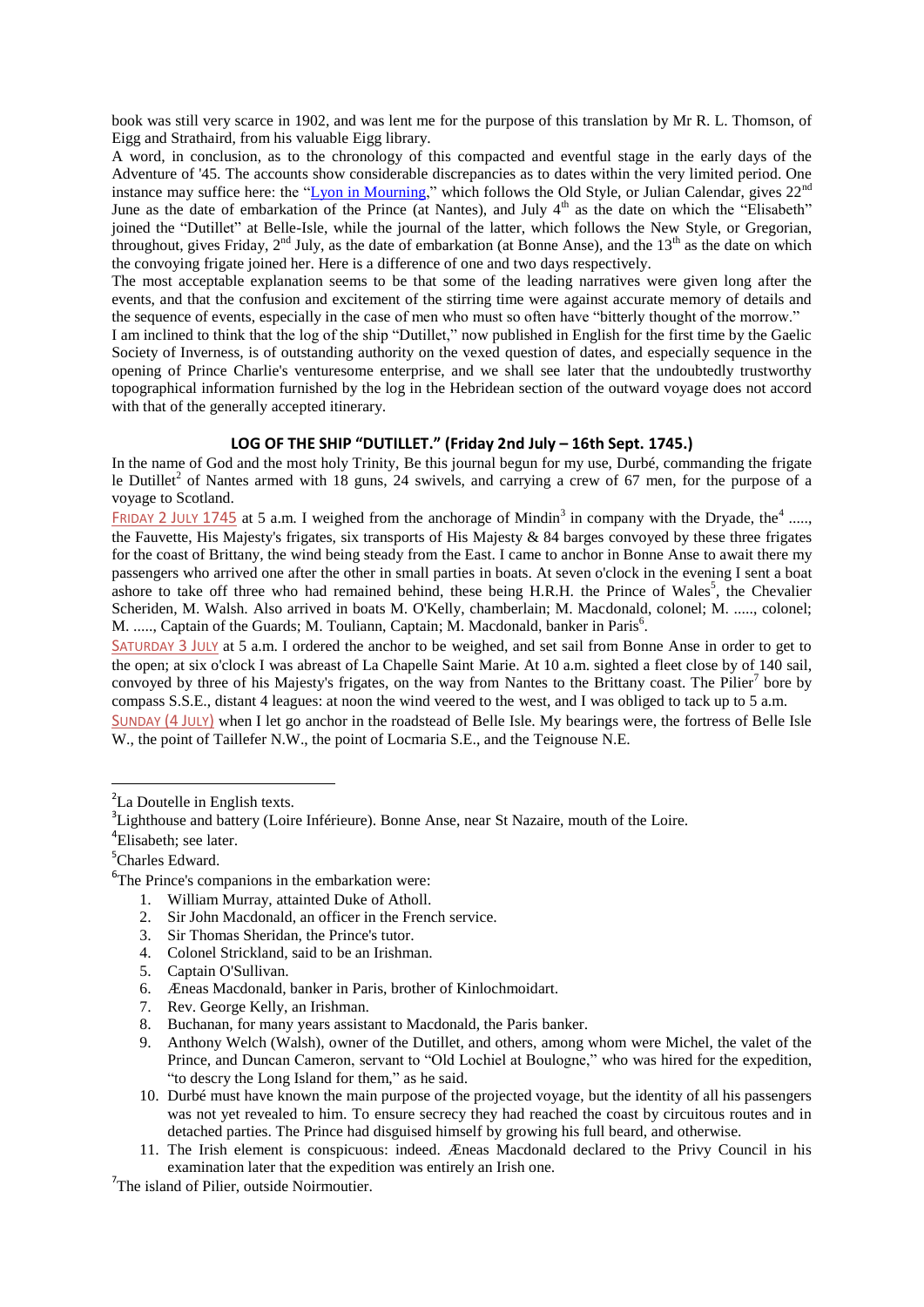THURSDAY 8 JULY passed two Dutchmen making for Nantes. At midday three frigates passed through the Teignouse, convoying about 100 boats for the coast of Brittany.

SUNDAY 11 JULY. Two ships hove in sight coming by the Pointe des Poulains, and heading for the sound<sup>8</sup> of Belle Isle. I prepared for action. When the two vessels were within range and a half of my guns I hoisted my flag and saluted it with one blank round. Both the ships ran up a white flag, but did not salute it, and as I did not care to trust myself too much to them, I fired a round shot in their direction to bring them to, and make them send their boat to inform me who they were. As they did nothing, however, I fired another round. The shot passed between the masts of Captain MacCarthy, who put his ship in the wind, and came on board to report himself. The enemy's vessels are daily cruising close in to Belle Isle, and one must keep a sharp lookout on all craft in that neighbourhood.

TUESDAY 13 (JULY). His Majesty's ship, The Elisabeth, came to anchor in the roadstead of Belle Isle at 11 a.m.

THURSDAY 15 (JULY). I weighed anchor and left the harbour of Belle Isle in company with the Elisabeth, Captain Deau, about, I should say, 5 a.m. At 8 p.m. Groix was to my N.E., and Les Glenans N.

SATURDAY (17 JULY), NOON TO SUNDAY 18. Sighted at midday in the N.W. 7 sail, "seemingly" standing to the S: we took them for some Brest ships.

SUNDAY (18 JULY), NOON TO MONDAY 19. Again sighted at noon the 7 ships seen yesterday.

MONDAY 19 NOON TO TUESDAY 20. We heard some heavy firing in a north-easterly direction: at five o'clock eight sail hove in sight, and we made out that they were giving us chase, and sailing free so as to run down on us from windward. Seeing that they were coming up to us, we hailed and had a talk with M. Dau (d'O.), commanding the Elisabeth, and at midday we cleared for action. One of the ships was to the east of us about a league and a half off, and she was crowding all sail to overhaul us. We made her out a two-decker, with guns on foredeck and quarterdeck, and probably English.

TUESDAY 20 (JULY) NOON TO WEDNESDAY 21. Being ready for action, and the chaplain having given absolution, at 1p.m. M. d'O and I hauled close, in order to have a talk. M. d'O told me that he was to clew up his lower sails. M. Walsh, with the consent of the Prince (Charles-Edouard), told me to wait an hour yet, and meanwhile to carry on our voyage. M. d'O was quite willing, and we agreed with him that if he were forced to engage, we should come up alongside him as soon as he had fired his first broadside, and that when he had grappled and fixed with the Englishman, we also should board him with about 50 men. This was the arrangement at 2 p.m. Seeing that the Englishman was steadily gaining on us, M. d'O clewed up his lower sails, launched his longboat, and hove to. It was now clear to us that this ship only wished to make us lose way, so as to give time to the ships which we sighted in the morning to come up with us. We decided to bear away and keep our course, and so we did. The Englishman noticing this, and going through the water faster than we, also bore away, and cut his long-boat adrift, so as to give himself further advantage over us, and to give himself a freer deck. At half-past 5 o'clock evening he was abeam of the Elisabeth; all of us had shortened lower sail. The Englishman fired one of his port guns, and to this Mr d'O replied with his full starboard broadside. The English-man holding the weathergage of the Elisabeth, smartly clewed up his foresail, and hoisted his standing jib: the Elisabeth was rather slow in the same manoeuvre, and so the Englishman forged ahead, until he was able to place himself so as to rake the Elisabeth from stem to stern with his full port broadside. This, of course, must have killed a lot of her crew and disabled her badly, and so the Englishman got right between both our ships, and gave me three rounds from his starboard guns, the shot passing between my masts, tho' my sails were pierced by his grape shot. We did not reply, as the range of our small guns would not cover him. The two ships now altered course and headed S.E. They had placed themselves abreast of one another, so that the Englishman fired his starboard and the Elisabeth her port batteries. We were always waiting till the Elisabeth had boarded, as had been agreed upon, and were following her closely, so as to throw some men aboard of her in case of a boarding attack. Other assistance we could not give her, seeing that the Englishman's guns, which were 33 pounders, did not allow us approach. We had great fear that keeping a S easterly course we should sail right into the men of war of the morning. We continued to follow close in the wake of the Elisabeth, in order to render assistance to her in the event of her boarding. At ten o'clock in the evening the fire had ceased on both sides, and we made for the Elisabeth to speak her. Mr Barr, her flag-captain, informed us that Mr d'O had been dangerously wounded, and that the ship had been more severely handled than he could tell us: he asked me to put out my cutter, and to send him some hands to refit his ship. I told him I would do so at once, and would keep my boat out, and asked him to bring his ship to the wind, so that I might be able to send her to him. He answered that he was unable to do so, and that I must follow him. As we were in constant fear of falling among the vessels sighted in the morning, we held a council,

 8 "Venant … chercher les coraux de Belle Isle": coraux is for coureaux, a local (Brittany) term for "canal, passe entre les iles."

<sup>&</sup>lt;sup>9</sup>The "Lyon in Mourning" gives the date as  $5<sup>th</sup>$  July (O.S.): this would be  $16<sup>th</sup>$  July (N.S.).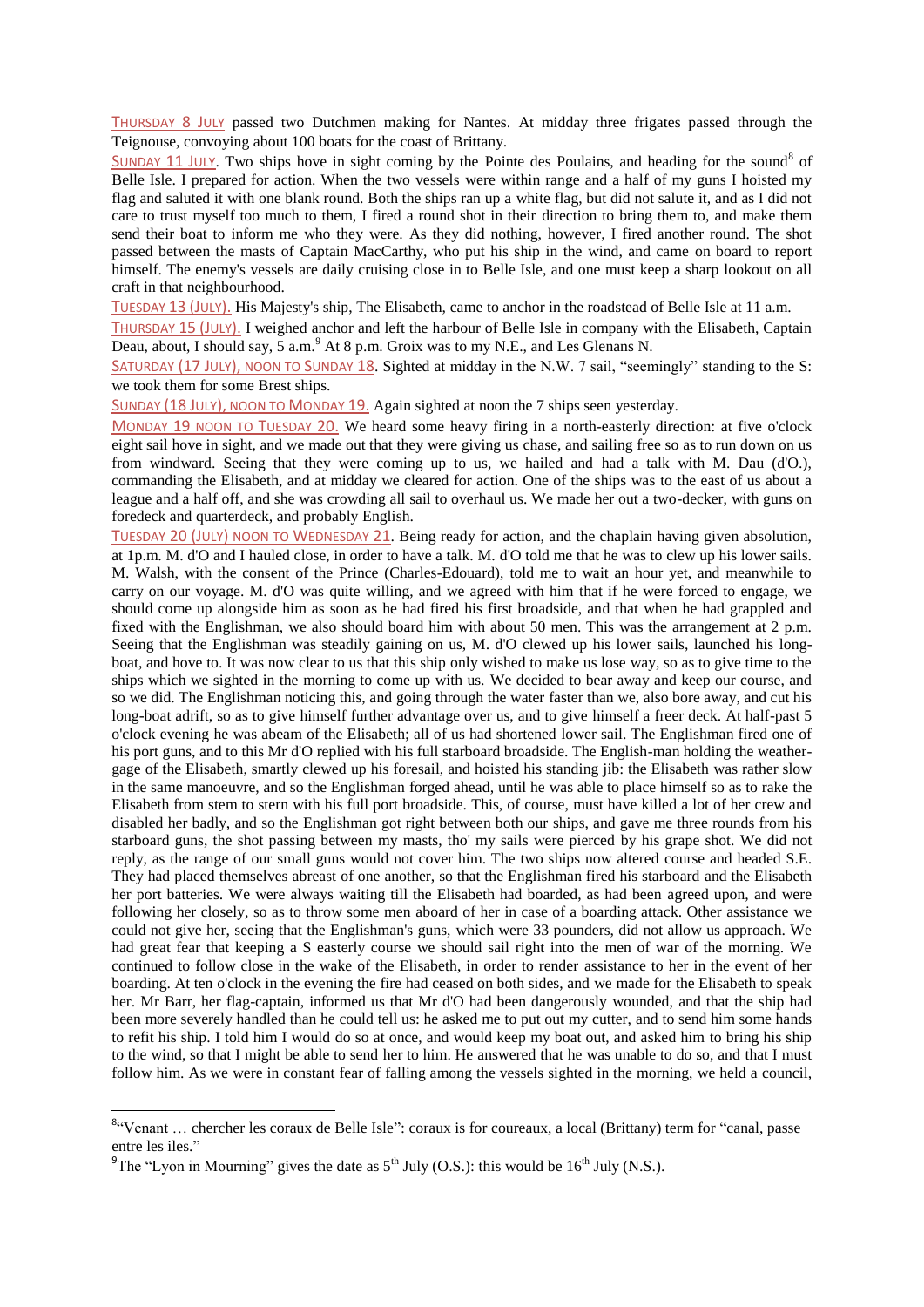and it was resolved to ascertain whether the Elisabeth was in a seaworthy state, and whether it was worthwhile to follow her. I then asked Mr Bar, and he said she was not, and that it was absolutely necessary that he should run into Brest. Thereupon, as we did not wish to put back, we determined, by order of the Prince, to continue our course for Scotland, and this we did after having bid goodbye to Mr Bar. We set a course then to S.W., our latitude at the time being 47 deg. 5 min., and longitude 5 deg. 3 min.<sup>10</sup>.

FRIDAY 23 (JULY) NOON TO SATURDAY 24. At 1 o'clock afternoon the lookout sung out, Sail ahoy! She was dead ahead, and immediately after, ten came in sight, bearing N.N.E. from us. We thought that these ships were on a N.N.W. tack, and we put about on the other tack to avoid them, keeping our head to E. At 5 p.m. saw that these ships were in the same windward position, so I went aloft and made out that they were heading E. I came about to N.W. on a pretended course, for I feared they would give me chase.

SATURDAY 24 (JULY) TO SUNDAY 25. At 6 a.m. sighted a ship right ahead, making E. In coming up on her I was steering so as to cross her bows, but I was ordered to give her a wide berth, and this I did. At 10 o'clock made out another ship under shortened sail to the N. of the former: at midday they spoke to one another, and I believe they are really in company.

SUNDAY 25 (JULY) NOON TO MONDAY 26. At 4 afternoon I saw the ships of the morning bearing down on us: we took them for privateers. We clapped on all sail: high wind with rain, which lasted to 1 a.m., when it fell flat calm. The wind chopped round to N: took in our studding sails and stowed top gallant sails, and boarded the starboard main tack. Sighted at noon two vessels to windward steering E.

MONDAY 26 (JULY) at 4 p.m. I found myself above a shoal, which I clearly saw, of fine soft sludge.

TUESDAY 27 (JULY) NOON TO WEDNESDAY 28. Saw lots of birds, like gulls and divers, and feathers on the water.

FRIDAY 30 (JULY) NOON TO SATURDAY 31. At 4 a.m. sighted the land. It looked to me a big hill, very high, flat above like a plateau, and bore due S. There were other peaked hills to the number of 5 or 6 in the S.S.W., and a mass of others also, like small round hills, bore by compass S.E. I came on the other tack, the wind being shifty. The big flat hill did not, I noticed, alter its bearing which proves that the currents set very strongly to the east at the mouth of the channel in the N. of Ireland. As a matter of fact, I found myself more to the E. than my reckoning by 26 leagues. The French Neptune<sup>11</sup> is more S.S.E. than the Dutch charts by 30 minutes. This accounts for our error in latitude: we thought we were now sighting the S. of the Wice Islands<sup>12</sup>, but this was not the case, the land in sight being the N of Ireland. The big head I saw I made out on the Neptune to be the island of Tores<sup>13</sup>, bearing S.E., distant 7 leagues, and the big stretch to the S.W. of Tores, and what looked like a chain of small round hills to my S.E., to be the small islands off Cape Scheeps Hawen<sup>14</sup>. The French Neptune is better than the Dutch charts: it agrees with the observations made with my quadrant.

SATURDAY 31 (JULY) TO SUNDAY FIRST AUGUST. No land insight at midday: this course is not a good one. I notice that I am N.W. of Tores Island, distant 12 leagues.

MONDAY 2 (AUGUST) NOON TO TUESDAY 3. I set a course N.E., so as to try to pick up the island of Bernera, which is the most southerly point of the island of Wice. At 6p.m. sighted Bernera, bearing E., distant about 9 leagues. These islands are very high, and are studded with small ones between. At daybreak I bore away to the

1

<sup>&</sup>lt;sup>10</sup>This was a desperate fight, and both ships seem to have fought "to a finish." The English ship was the Lion, mounting 60 guns Captain Percy (afterwards Sir Percy) Brett. At the end of the engagement both ships had been completely disabled, and the last shot from the Lion mortally wounded the gallant d'O and his brother. It is said that the Lion struck to the Elisabeth, but it will, be noticed that Durbé does not mention this very visible incident. The Lion is said also to have rehoisted her colours when she discovered that the Elisabeth was so mauled that she could not send a boat to take possession. The Lion lost 45 killed and 107 wounded out of a complement of 400 men, and the Elisabeth lost about 200 killed and wounded. The ships drew off at the close of the fight in a terribly battered condition. The Lion's officers were Court-martialled on her reaching England, and one of them was shot a most unjustifiable sentence, but characteristic of the naval administration of the day. The Lion was splendidly fought and manoeuvred, as Æneas Macdonald testified at his examination before the Privy Council ("Lyon in Mourning," 1, 281).

The Dutillet of course stood by out of range during the action. The retreat of the Elisabeth was an ominous and most material loss to the expedition. The need of special precautions to ensure concealment from a watchful and seemingly ubiquitous enemy was now too apparent to the anxious occupants of the Dutillet. A deep-sea course was set, and, barring the faint gleam of the binnacle, all lights were dowsed at nightfall.

The fight was rather off Ushant than the Lizard, as the Supplement to the "Lyon in Mourning" states. The dates correspond 9 July (O.S.), 20 July (N.S.). The longitude is manifestly "Greenwich."

<sup>&</sup>lt;sup>11</sup>"Le Neptune Francois," a collection of French charts.

<sup>&</sup>lt;sup>12</sup>Uist (Hebrides). Durbé thinks the whole stretch from Butt of Lewis to Barra Head has the same name.

<sup>&</sup>lt;sup>13</sup>Tory Island, off Donegal.

<sup>&</sup>lt;sup>14</sup>Sheep Haven, Donegal.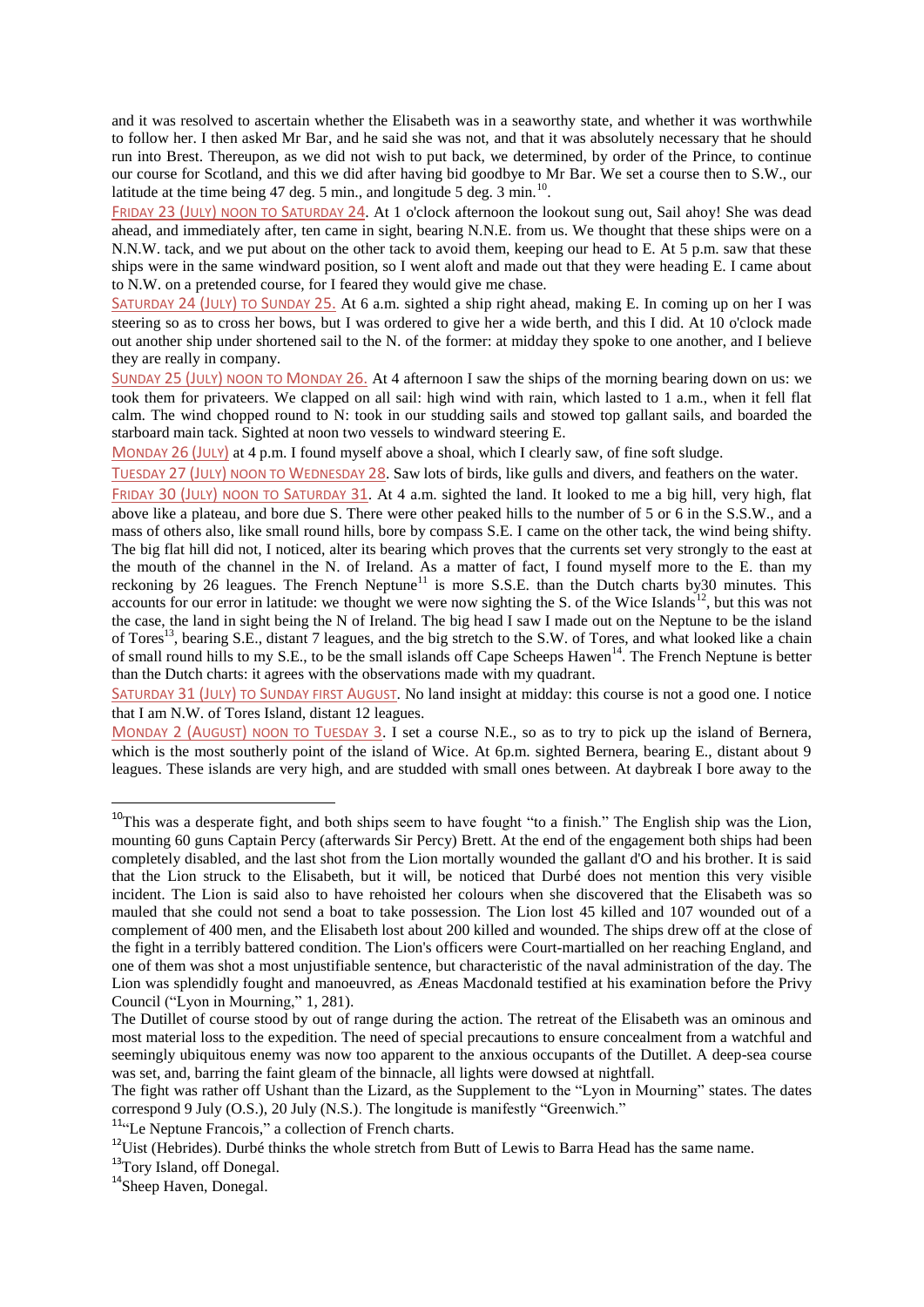E. of these small islands of the island of Wice. On my starboard there were several islands, 5 or 6 leagues off, which are marked on the charts, and I found myself abreast of a big lump of an island, very high, deeply scored, and very perpendicular on all sides, behind which on the main island there are houses. I put out my small boat, into which got M. Macdonald, the Paris banker, and his servant, who went ashore to pick up information and get a pilot. This place is called Bara<sup>15</sup>. At 10 o'clock a large boat which was crossing from the mainland, to Bara came alongside: she had on board a horse, a calf, a woman, and children. We took the master of this boat to pilot us. At 11 o'clock my boat came back with a pilot. M. Magdonel brought back the news that the whole plot had been discovered, and that an English gentleman had been captured in these islands and sent to the Tower of London all which was to put us on our guard how to act. We made up our minds and stood for the island of  $Canay<sup>16</sup>$ . No sooner were our sails set and trimmed than we sighted a ship thrashing to windward, under closereefed topsails. She was a big craft, and we take her for a man-of-war. We held a council to see what we should do, and it was agreed to alter our course, and make for a harbour which is between the island of Bara and the island of Uyst, and is very large, though one cannot get out by the west side. (One can recognise this harbour by a square tower which in old days served as a light-house: its top is now in ruins, and it is on the N. side of the entrance.) As we had a pilot on board, we came to anchor here.

TUESDAY 3 AUGUST at 2 o'clock afternoon. The ship that had forced us to put into this harbour, as soon as she saw us change our course, put about and gave us chase. She was doing her very best to come up with us in the harbour. Seeing this, all our passengers went aboard our pinnace and a native boat, and landed in Uyst at the house of the chief man of the place, a MacDonald (Magdonald)<sup>17</sup> (15).

At 4 o'clock the English ship, not being able to make the harbour where we were lying, brought up in another harbour1½ leagues off, farther to leeward than we.

In the belief that she was to anchor there, I sent a native boat with an officer to warn our party to come back, and to tell them that we might be able to slip out of port undercover of night. The weather got terribly dirty, and our gentlemen were not able to return to the ship. At 10 o'clock at night I despatched the pinnace to have a look into the harbour the ship had entered, and see if they could find her.

WEDNESDAY 4 (AUGUST). At 5 a.m. our boat came back alongside, and reported that she had seen no ship. We considered this a feint, that she had made a pretence of going into this anchorage, and had sailed out through the night with the purpose of capturing us if we had made for the open. At 6 a.m. I sent back my boat for our party, and they returned on board at 8 o'clock drenched to skin with rain.

At 9 o'clock we observed, at two leagues off the land, the same ship as yesterday with a frigate in company. They both tacked at their hardest to make our harbour, but they were not able, as the wind was strong ahead. Being always afraid of these vessels, we had a talk, and made up our minds to set sail as soon as night fell, without any stir, and favoured by the gloomy weather and the squalls. At half-past 9 in the evening I had the

**.** 

Angus Macdonald was tacksman of Eriskay. His house was at Baile.

Durbé, in saying that the passengers landed in Uist, shows here, as he shows hereafter, scanty acquaintance with the topography of the Long Island. The Prince was visited in Eriskay by Alexander Macdonald of Boisdale, younger brother of Clanranald. Alexander refused to assist the Prince, and did all he could to dissuade him.

<sup>&</sup>lt;sup>15</sup>Bernera, sighted 22<sup>nd</sup> July, O.S. ("Lyon in Mourning"), 2<sup>nd</sup> August, N.S. On Bernera is the Barra Head Lighthouse. The islands to starboard, with Mull looming in the far distance, are Coll and Tiree, and the big lump of an island off which he lay-to to send a boat ashore is Mulldonich. About four miles off is the magnificent stretch of Castlebay, with the picturesque ruin of Caisteal Cisernuil, the old stronghold of the McNeills of Barra. Close behind is the village of Castlebay.

<sup>16</sup>Canna. As regards Durbé's bearings generally, it must be remembered that in 1700 the variation of the compass at London was about 6 deg. west, and in 1800 about 24 deg. W., since when the drift there has been easterly. The variation in the Hebrides now is two points (22½ deg.) W.

<sup>&</sup>lt;sup>17"</sup>Un port .... qui est fort grand, d'autant qu'on ne peut sortir par la partie O." This is undoubtedly An-t-Acarsaid Mhor, a spacious anchorage in the Sound of Barra, between the islands of Gighay and Fuday. This roadstead rapidly shoals towards the West, and there is no exit for a large ship through the Sound of Barra. Last year a number of men-of-war anchored here. Durbé wisely put in there, as he had to hold the suspicious stranger in observation, and be ready to slip out with a favourable change in the weather, now very threatening.

Coilleag a' Phrionnsa, the traditional landing place of the Prince in Eriskay on  $23^{\text{rd}}$  July. O.S. ( $3^{\text{rd}}$  August. N.S.), is on the west of that island, and north of the position of the Dutillet, and the square tower in ruins on the north of the entrance to the "port" is Caisteal a' Bhreab-adair, a very conspicuous landmark. On the east side of Eriskay there is a long inlet, also called An-t-Acarsaid Mhor. The ground is very foul here, and quite unsuitable as an anchorage for a ship of the Dutillet's draught.

The stranger had evidently taken shelter to leeward, near Northbay.

Durbé's route to Cann could not have been by the tortuous and reef-strewn narrow Sound of Eriskay, as indicated on the conjectural tract issued with the Supplement to the "Lyon in Mourning."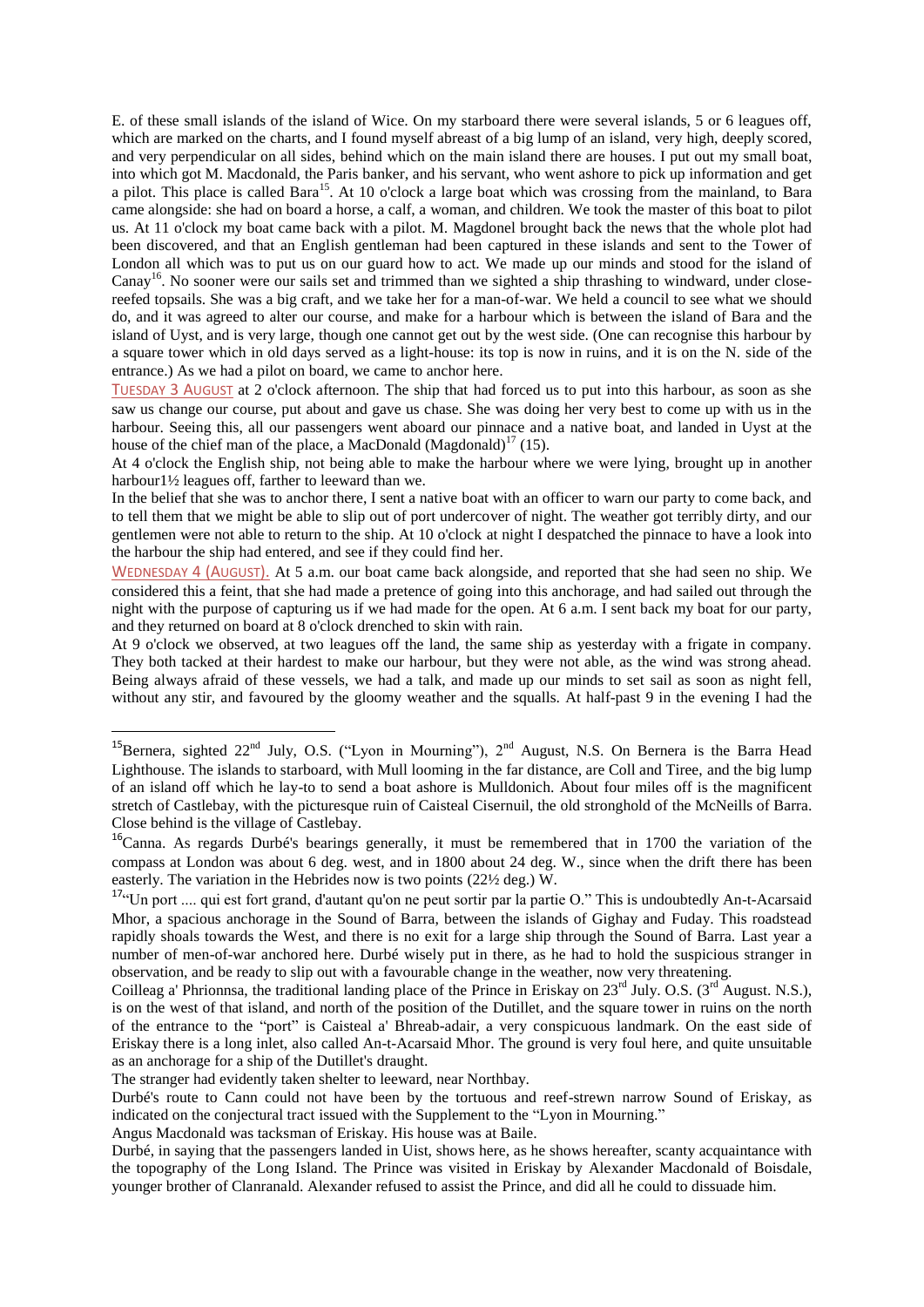anchor hove up, and got under weigh with the spritsail the cutter ahead so as to let as little sail as possible be seen. We hugged the land on the N. of the anchorage as close as we could to get the cover of the land, and as soon as we thought ourselves between the land and the stranger, I crowded sail and coasted as near inshore as possible, steering N.E. I must actually have passed the ship about only one league off.

THURSDAY at 5 a.m. The island of Skye bore N.E., Canay S.E. (14), and Rum E.S.E. I came up between Scaye and Canay, and held my course to the E., as I had no intention to come to anchor in any of these islands, from a fear that these ships might come to look out for us there. When I had sailed past Rum and Canay, I got Eigg on the starboard hand and the mainland on the port. I stood S.E. In front of us stretched the mainland, and I held on my course to reach it. To the E. of me on the port hand I made out a low point of the mainland, and off this point a rock like an island. I steered to pass to starboard of this small island. M. Macdonald got into a boat which we had brought from the island of Barra along with his servant, in order to look up a brother of his in these parts<sup>18</sup>. When I got abreast of the little island I came on the port tack, and sailed round it, keeping a good offing. Ahead I saw two large bays: I then steered due east, and at 3 o'clock afternoon I came to anchor at the head of one of the bays. [All along these coasts the tides are every six hours.] A fine flat bit of country, with some poor-looking houses, and a lot of cattle about. The place is called Lochnanuagh. At 4 o'clock I launched my cutter, in which our chaplain, the Prince, and three or four other gentlemen went ashore, and up to the houses<sup>19</sup>. There they met Mr Macdonald, known as chief man of the place. We gave ourselves out as smugglers. Magdonoel's son came on board along with the priest of the place.

FRIDAY 6 (AUGUST). We began to find out how things were going on. Some of the leading men of the district came onboard, and we asked them for a place where we could land our arms. We cleared all our water casks of foul water, and filled them with fresh water, and shipped three tons of ballast.

 $SATURDAY 7<sup>TH</sup>$ . Several chiefs came on board, and returned straightway to warn the country.

SUNDAY 8<sup>TH</sup>. Went ashore.

MONDAY  $9^{\text{th}}$  at 10 a.m. Set sail to anchor in another small bay called Loch-Aylost<sup>20</sup>. At the entrance to this bay are three biggish islands: in entering we kept close to the south side, between the most southerly island and the coast. At 10 p.m. we unloaded, and landed a part of our arms and war stores.

TUESDAY 10 (AUGUST). A large boat came along side with several headmen of the district to see the Prince<sup>21</sup>. On her way back she took a lot of things belonging to the Prince and these gentlemen. During the day we went ashore to amuse ourselves. At 10 p.m. we started discharging and landing arms and war stores, and kept on to 3 a.m.

WEDNESDAY 11 (AUGUST). We had a lot of wood cut, and during the night discharged war stores. The large boat came alongside with a number of gentlemen, and took off a quantity of baggage. Next day we went ashore to have some fishing and hunting.

THURSDAY 12. An idle day: we went ashore to amuse our-selves, and have a look at the Highlanders.

FRIDAY 13 (AUGUST). We took in a supply of water and wood, and loaded two big boats with goods for M. Magdonel.

**.** 

<sup>&</sup>lt;sup>18</sup>The "Lyon in Mourning" says that Æneas Macdonald took boat from Eriskay on  $24<sup>th</sup>$  July to the mainland to visit his brother Kinlochmoidart, and that the latter returned to Eriskay with him. The statement in the log seems to throw doubt on this. Forty miles each way in an open boat, in tempestuous weather, and with an apparently hostile ship on the lookout, seems rather an imaginative interlude in the story of the short stay at Eriskay. The group of small islands in the mouth of Lochnanuagh is called Eilean an Tri.

<sup>&</sup>lt;sup>19</sup>Prince Charlie landed from the Dutillet (Doutelle)  $25^{th}$  July,1745, Julian Calendar (5<sup>th</sup> August, Gregorian), near the farm of Borrodale, belonging to one Angus Macdonald.

<sup>&</sup>lt;sup>20</sup>Loch-Ailort.

<sup>&</sup>lt;sup>21</sup>The Prince lived partly ashore and partly aboard the Dutillet. He writes his father on "2 aout V.S., abord du vaisseau le dutellier, a 1'ancre dans la Baie de Loughaylort," and also on "August 4<sup>th</sup>, O.S.,1745." When ashore he was probably "hard up" for luxuries.

He was visited on board the ship by the following chieftains and others: Ranald Macdonald, younger of Clanranald; Alexander Macdonald of Glenaladale; Æneas Macdonald, the banker (who had gone for his brother); Kinlochmoidart himself; Allan and Ronald Macdonald, brothers of the last: Macdonald of Morar and his brother Hugh, a Catholic bishop; Macdonald of Scotus (for Glengarry); Alexander Macdonald of Keppoch; Donald Macdonald of Glencoe; and Dr Cameron (for his brother Lochiel).

Lord President Forbes received notice of the landing of the Prince from Norman Macleod of Macleod, in a letter from Dunvegan dated  $3<sup>rd</sup>$  August, 1745:

<sup>&</sup>quot;To my no small surprise, it is certain that the pretended Prince of Wales is come to the coast of South Uist and Barra, and has since been hovering on parts of the coast of the mainland that lies between the Point of Ardnamurchan and Glenelg. He has but one ship, of which he is aboard." (Culloden Papers, p. 203).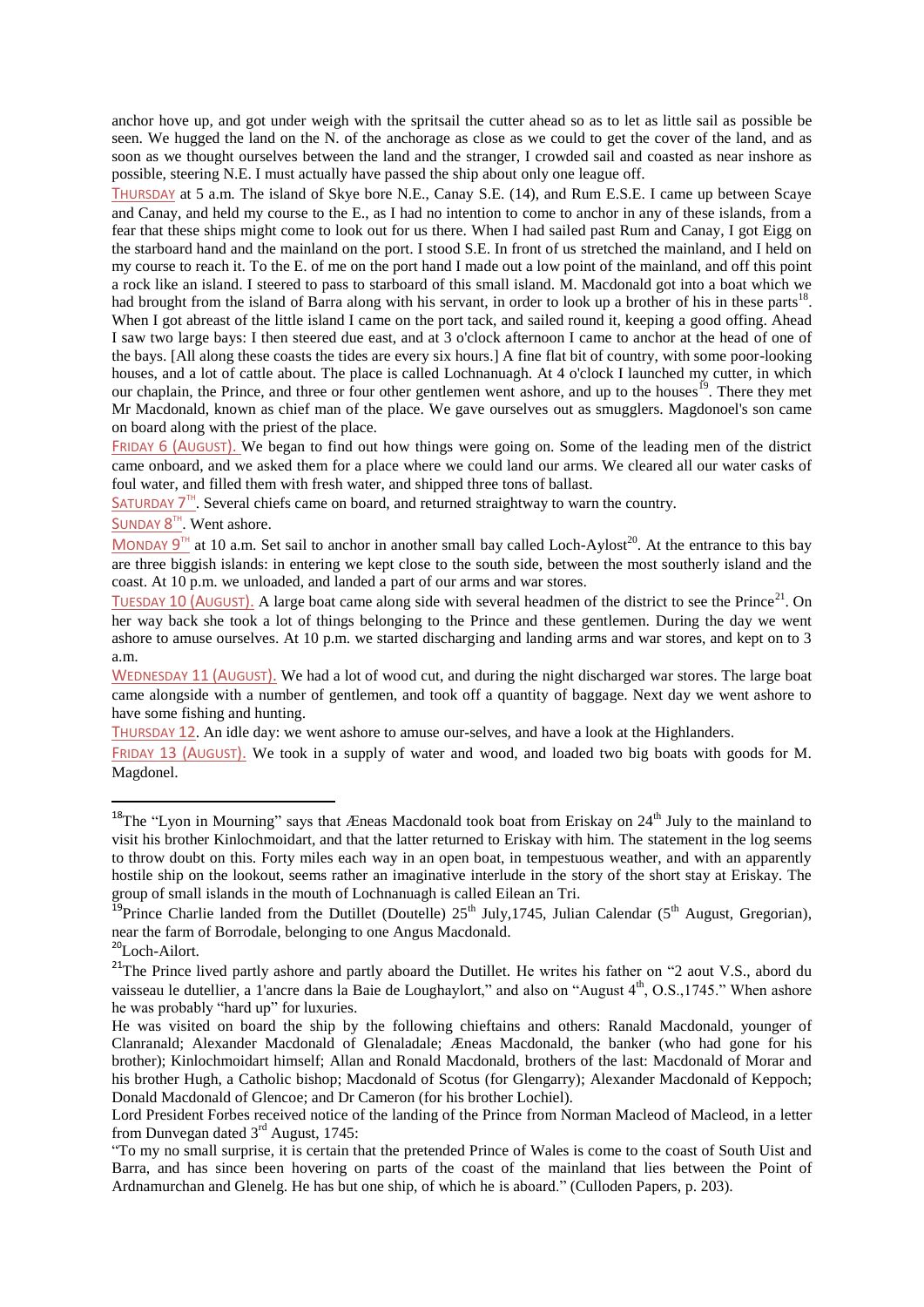SATURDAY 14. We took in a supply of water and wood. A bishop of the district came on board.

SUNDAY 15 (AUGUST). Nothing doing. We went ashore and brought our dinner with us, and started fishing for oysters.

MONDAY 16 (AUGUST). Five of our passengers went off to the house of M. Magdonoel, a brother of the banker, and the Prince, with four gentlemen, landed in our cutter, and went to spend the night with M. Magdanoel at Lochnanuagh. We landed all our swivel-guns, and stored them with our other munitions.

TUESDAY 17 (AUGUST). I got under sail in the bay, where I had been all the while, and returned to the anchorage in Loch-nan-Uagh. I got there at 8 a.m. We sent the Prince something for his dinner, who was hard up. M. Walsh went ashore in the afternoon.

WEDNESDAY 18 (AUGUST). We took on board some cattle and sheep by way of provisions. M. Walsh and I landed to visit the Prince, and wish him good luck. We left him with two of the gentlemen who had come over with him, with two chiefs of the district, and with no more than a dozen men these being all his companions.

THURSDAY 19 (AUGUST). We set sail from Loch-nan-uagh at 8 a.m. When I got between Aige and the mainland, I brought her head t6 the north with a view to make the passage between the island of Skye and Scotland, and as soon as I was between the point of Skye and the coast of Scotland, I set a course N.E. One must not go by the charts here, as they are not reliable. I kept mid-channel all along, sailing the same course between all the headlands. There is good anchorage in this sound, as soon as you are well inside. At midday I was abreast of a big building<sup>22</sup> lying between two mountains in a flat, the approach to the building being, say, 4 leagues off. When we got well in front of it, we made out soldiers about. I rounded a point behind which were four small English craft in a bight called Callioyheston<sup>23</sup>, and these I captured without firing a shot. Names of these vessels:

- 1. The Margaret, of Aberdour, Captain William Moyes, from Nairn to Londonderry, 31 ton oatmeal; ransom, £100 sterling, with £10 for the cabin.
- 2. The Unity, Captain Charles Thomson, from Portsoy to Londonderry, 31 ton oat-meal; ransom, £200 sterling, and £10 sterling for the cabin.
- 3. The Princess Mary, Captain Snaip, of Renfrew, from Inverness to Londonderry, 10 ton oatmeal and 30 ton barley;ransom, £100 sterling, and £10 for the Captain's cabin.
- 4. The Lirwindiwin, Captain William Millers, laden with planking and iron, from the Baltic to ....; ransom, £650 sterling, and £10 for the cabin<sup>24</sup>.

FRIDAY 20 (AUGUST). Lay at anchor.

### SATURDAY 21 (AUGUST). Set sail from Callioyheston.

NOTE. After setting sail I no longer had in sight the narrows which I left the previous Thursday. The channel was completely blocked by high land. To see it one must be right in the fair way. At its entrance there is a rock. I found myself right abreast of a ruined Castle (still keeping mid-channel), of which there remains a small

square tower, called Albermate<sup>25</sup>, and below it are two rocks, jutting considerable into the open. The channel is **.** 

<sup>&</sup>lt;sup>22</sup>This was the Government barracks of Bernera, Glenelg. From 1722, the year of erection, till after the '45, there were commonly one or two companies quartered there: after 1745 a smaller command was deemed sufficient. (Old Statistical Account, Parish of Glenelg, written by Rev. Colin Maciver, 1795).

<sup>&</sup>lt;sup>23.</sup>"Calligarry, Skye," is the French editor's conjecture. This is untenable. The place is the Cailleach Stone (Sgeir na Caillich), nearRhu na Caillich, where vessels frequently anchor waiting a favourable wind or tide through Kylerhea. It is interesting that the old Judicial Rent-Roll (dated 1733) of the Macdonald estate indicates a township of Collistown, which must have been near Rhu na Caillich, by all the evidence available. The traces of a deserted township are still quite visible from the sea.

Durbé left Lochnanuagh on  $19<sup>th</sup>$  August (N.S.) for home; the "Lyon in Mourning" gives  $4<sup>th</sup>$  August (O.S.) another discrepancy.

<sup>&</sup>lt;sup>24</sup>On 17<sup>th</sup> August (O.S.) Macleod of Macleod writes to Lord President Forbes from "Scouser on the road to Glenelg." ... "The privateer is sailed to the northward, and it is true she took three meal barks and ransomed them, and sent some of her crew with the ships, where the young Chevalier was. They took as much of the meal as they thought proper, and paid for it, and dismissed them." (Culloden Papers, 208). The "Lyon in Mourning" (1. 293) states that £60 was the ransom of the biggest ship, and that the others were in proportion. They were released on the condition that they should carry their cargo to the Prince, and sell it to him the ransom to be treble unless they could produce a certificate to this effect. Very little of this meal reached the clansmen at Glenfinnan, owing to the difficulty of transport from Lochnanuagh.

<sup>&</sup>lt;sup>25</sup>This word "Albermate" cannot at present be identified. It was probably some phonetic jumble of Durbé's but of what? See (23) and (27). The French editor suggests "Armadale Castle." This Castle did not exist in 1745. Sir Alex. Macdonald's principal residence was at Monkstadt, Duntulm having been abandoned between 1715 and 1733. When Dr Johnson and Boswell visited Skye in 1773, they found Sir Alexander (a son of the '45 Chief)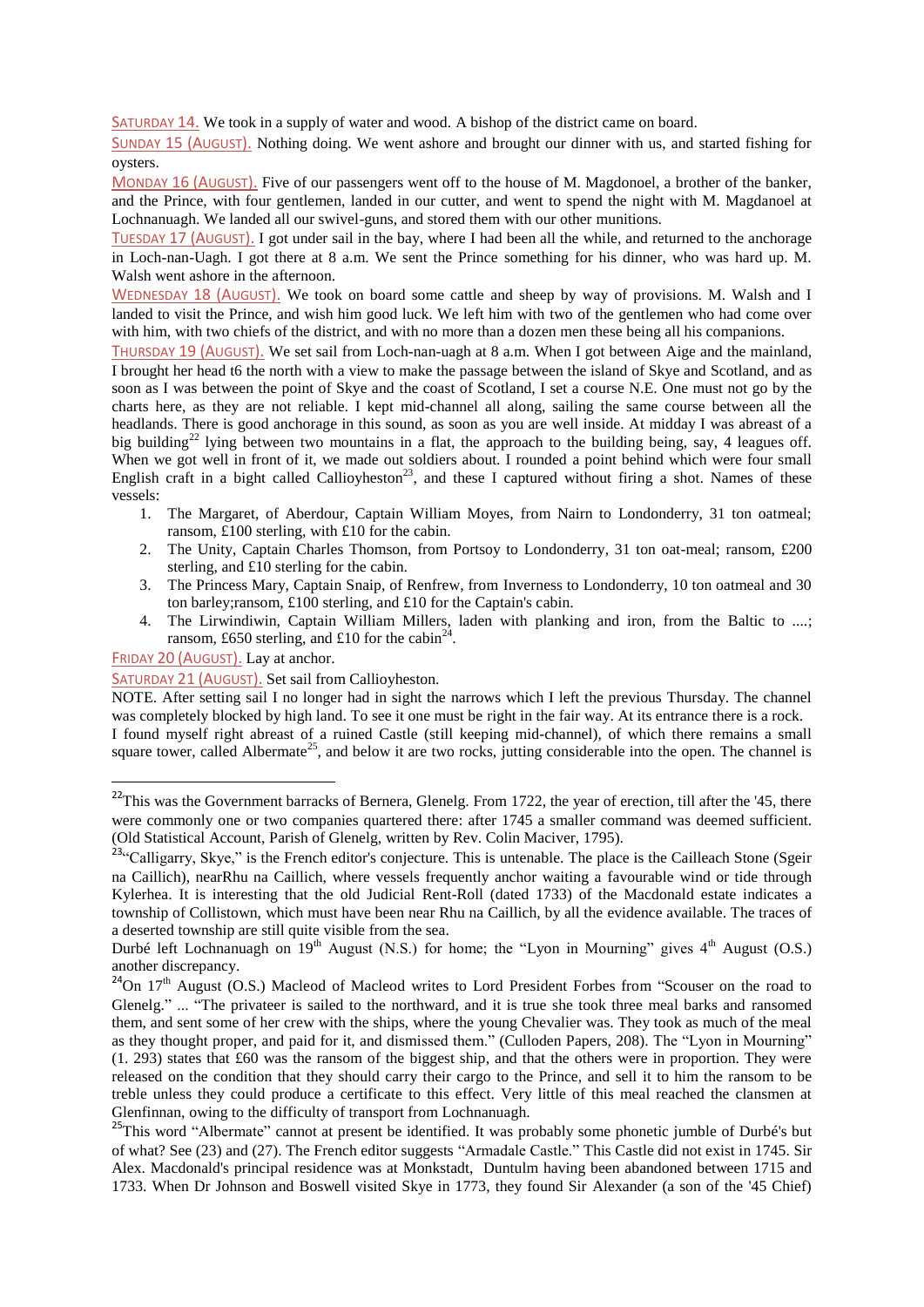very narrow at this part, and it is much better to keep the N.E. shore than the other. When we had passed this fort, we stood N.W.: we soon got right into a wide bay, out of which we could not see our way. There are several islands inside this bay<sup>26</sup> which is formed by the Isle of Skye and the coast of Scotland. When you are well into this bay you cannot guess how on earth you are to get safely out. I now found myself off a stretch of low-lying land, with a fine white mansion, surrounded by a small wood, belonging to a Mr Albelecross<sup>27</sup>, who sent out a boat to enquire whether we were taking the Pretender back with us. We sent him a letter saying that we were not, and that he ought, with all his men, to hurry up to join him.

SATURDAY 21 (AUGUST) NOON TO SUNDAY 22. I lay becalmed all the night, and was obliged to make use of my sweeps to keep steerage-way on the ship, as I had an idea that I might be able to weather the north of the island of Uist. But it was no use, for I found myself more than five leagues to leeward. It is well to take care when passing between the island of Skye and the Island of Uist not to keep the channel, for one cannot get through owing to reefs.

SUNDAY 22 (AUGUST) NOON TO MONDAY 23. We tacked about all the night, and at 6 a.m. sighted two craft standing for the sound between the two small islands<sup>28</sup> and the island of Uist<sup>29</sup>. I ran up the English flag, and the two craft bore down on me. As soon as they were alongside I hoisted the white flag, and ordered their captains on board. They were Captain W. Ettring Haru, of the ship Princesse, of Ligne, whom I ransomed for £150 sterling, and £10 for the cabin; and Captain Jean Clampit, of the Fontaine, of Ligne, ransomed for £320 sterling. Sighted a brigantine coming up from the south, and passing between the two little islands and Uist.

MONDAY 23 (AUGUST) TO TUESDAY 24 at noon. Very high sea: close reefed topsails. I tacked between Uist<sup>30</sup> and the mainland of Scotland, pressing her hard till 8 a.m. The island of Uist was still in sight, and Cape Wart<sup>31</sup> bore S.E., distant 4 leagues. The distance between the island of Uist and the coast of Scotland is only 12 leagues, though the charts make it much more. As we had strong headwinds we discussed matters in order to see whether we should make a passage between the Orcades. We had on board two English pilots as hostages<sup>32</sup>, and they undertook to do this, and we agreed. Note. We had not at all picked up the island of Rona, marked on the charts about 10 to 12 leagues to the north of the island of Skye. Our pilots told us that it<sup>33</sup> lay N.N.W. of the island of Uist, and they also said that at 8 leagues to the N.E. of Cape Faro there are two rocks very high out of the water. We sighted these $34$ .

TUESDAY 24 (AUGUST) NOON TO WEDNESDAY 25. I picked up the island of Hoy, in the Orcades, bearing E.S.E., distant 4 leagues. It is a very lofty island, lumpy and very steep on the west side. At 6 p.m. we were shaping to pass between Hoy and the island of Kiroualle<sup>35</sup>, our pilot stating that the channel was clear and the anchorage good. As, however, we had a stiff breeze and a strong tide, he offered, if we liked, to get us through between the island of Hoy and the mainland in two hours' time. We all agreed to this, and stood to the S.E. to get into the channel, which is very open. We set plenty of canvas, but all we could do was to get through by midnight. We kept some small islands on the starboard hand, and when we passed them we hauled close to Cape Cailliereor

**.** 

and his lady in one of their tenant's houses at Armadale. The Doctor and his companion both complain of the accommodation and reception generally. The ruined Castle described by Durbé was certainly Castle Moil, Kyleakin, and as he skirted the N.E. coast (the mainland), the two rocks, or rather rocky islands (Nah-Eileannan Dubha), would, as the result of parallax, seem to lie near the Skye shore, well below the Castle.

<sup>26</sup>This is doubtless the large arm of the sea in which lie Scalpay, Longay, Pabbay, Crowlin Islands, and in the far distance Raasay and Rona, bounded on the south by the parish of Strath, Skye, and on the east and N.E. by the mainland (Lochalsh, Lochcarron, and Applecross).

<sup>&</sup>lt;sup>27</sup>Applecross, surely. The Chief (Mackenzie) of the time was John, fifth Chief died "at his house in Ross-shire" (Scots Magazine)  $7<sup>th</sup>$  May, 1774. The fourth Chief (Roderick) had repurchased the estate of Applecross (forfeited for his father's share in the '15) from the Commissioners of Enquiry in 1724. The Applecross Chief was not out in the '45.

<sup>28</sup>Shiant Islands, off S.E of Lewis.

<sup>&</sup>lt;sup>29</sup>Lewis. Durbé, who relies almost entirely on his pilots, continues to show a very confused acquaintance with the coast here. He confounds Uist and Lewis in later entries.

<sup>&</sup>lt;sup>30</sup>Of course, Lewis.

<sup>&</sup>lt;sup>31</sup>Cape Wrath. "Cape Faro," probably For-out or Farrid Head.

<sup>&</sup>lt;sup>32</sup>For the merchantmen ransomed.

<sup>&</sup>lt;sup>33</sup>This is North Rona, about 40 miles N.W. of Cape Wrath and 57miles N.E. of Lewis. Durbé confuses the two Ronas.

<sup>&</sup>lt;sup>34</sup>Stack Skerry.

<sup>&</sup>lt;sup>35</sup>Pomona, the island on which Kirkwall is.